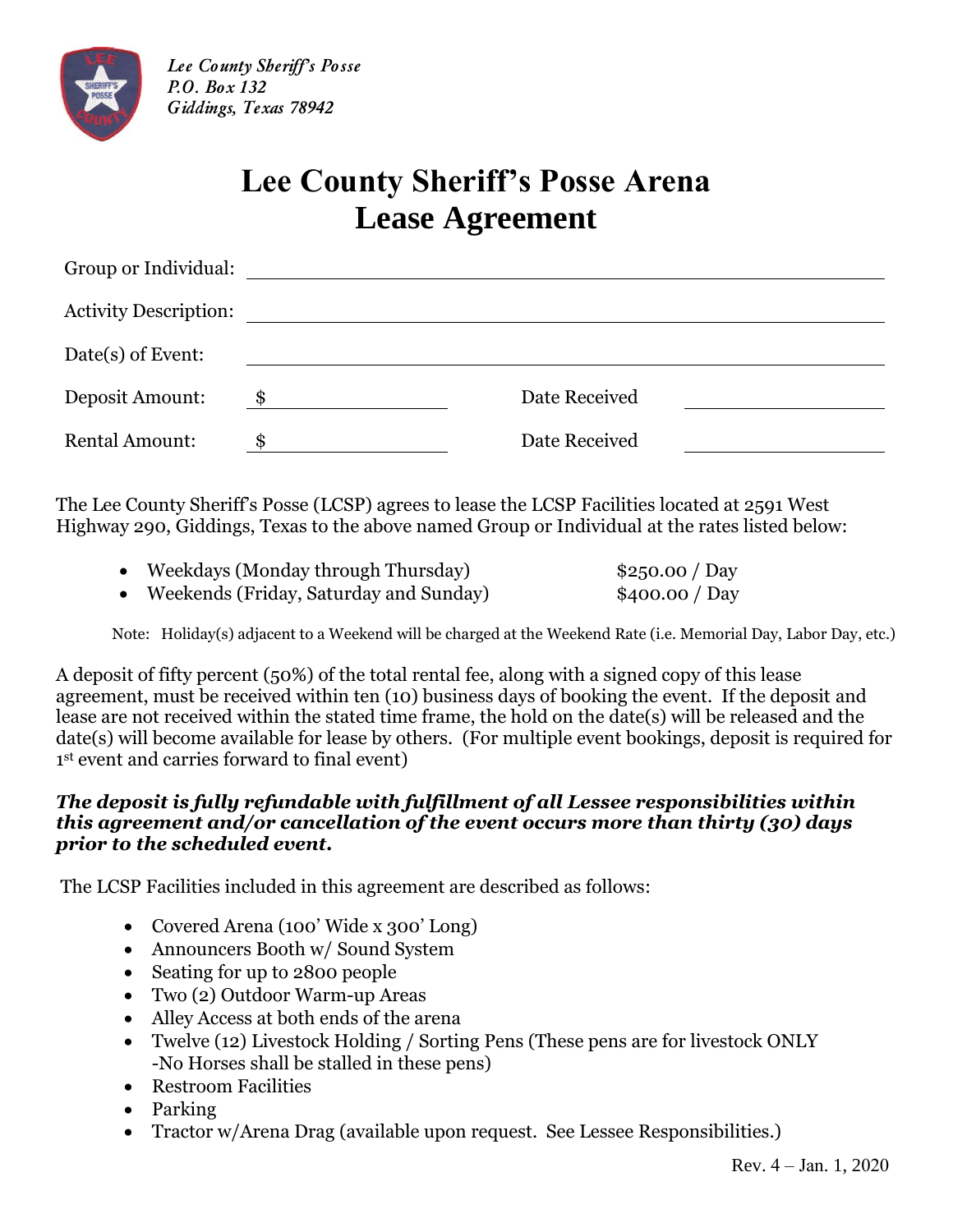The arena has full concession stand capability available for most events. The concession stand is operated by Joyce Birkelbach in cooperation with the Lee County Sheriff's Posse and must be requested in advance if you wish to have concessions during your event. (No outside vendors allowed without prior approval from the Lee County Sheriff's Posse)

In addition, the arena grounds include Forty-three (43) Trailer / RV electrical hook-ups available at a rate of \$30.00/day per hook-up and Fourty-Eight (48) Covered Stalls available at a rate of \$25.00/day per stall. Trailer / RV hook-ups and Stalls are handled on a first-come / first-serve basis upon arrival.

### **Lessee Responsibilities**

- Insurance: Proof of General Liability Insurance with Lee County Sheriff's Posse named as additional insured.
- Damages: Any damages to facilities and/or equipment caused during this event (including sound system) – for use of tractor w/arena drag, lessee must provide qualified operator
- Maintenance: Facilities shall be left in good condition including the following:
	- o Trash placed in trash receptacles
	- o Doors / Gates closed and locked
	- o Lights turned off
- Security: Any security requirements will be at the expense of the Lessee
- Vendors: No outside vendors allowed without prior approval from the Lee County Sheriff's Posse
- Alcohol: There shall be **NO ALCOHOLIC BEVERAGES** allowed on premises under this Agreement

### **Hold Harmless Agreement**

By signing this document the Lessee agrees the Lee County Sheriff's Posse, its Members, Landowners, Sponsors and their respective assignees are not responsible for any injury, theft, damage or losses to property, persons or animals incurred during this event.

### *Lessee or Lessee's representative must be 21 years of age or older to execute this agreement*

| Group or<br>Individual: |                                  |        |                  |
|-------------------------|----------------------------------|--------|------------------|
| Address:                |                                  |        |                  |
| City / State:           |                                  | Zip:   |                  |
| Contact #1 (Name):      |                                  | Phone: |                  |
| Contact #2<br>(Name):   |                                  | Phone: |                  |
| Signature:              |                                  | Date:  |                  |
| <b>LCSP</b> Signature:  |                                  | Date:  |                  |
| <b>LCSP</b> Contact:    | Debbie Hibbeler (Arena Bookings) | Phone: | $(972)$ 754-7619 |